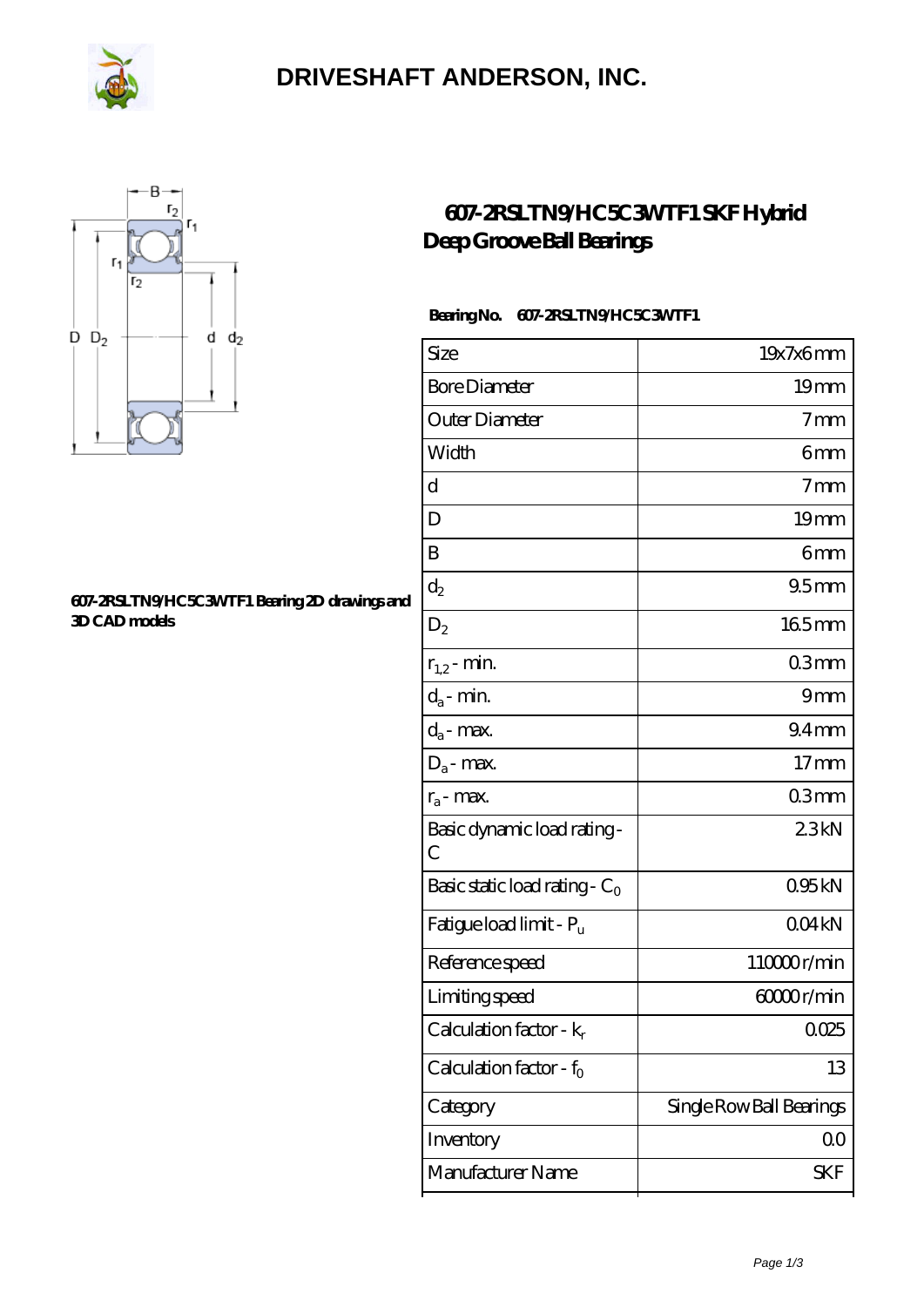

# **[DRIVESHAFT ANDERSON, INC.](https://poogx.com)**

| Minimum Buy Quantity               | N/A                                                                                                                                                                                                                         |
|------------------------------------|-----------------------------------------------------------------------------------------------------------------------------------------------------------------------------------------------------------------------------|
| Weight/Kilogram                    | Ω                                                                                                                                                                                                                           |
| Product Group                      | BOO3O8                                                                                                                                                                                                                      |
| Enclosure                          | 2 Seals                                                                                                                                                                                                                     |
| Precision Class                    | ABEC 1   ISO PO                                                                                                                                                                                                             |
| Maximum Capacity / Filling<br>Slot | No                                                                                                                                                                                                                          |
| Rolling Element                    | <b>Ball Bearing</b>                                                                                                                                                                                                         |
| Snap Ring                          | No                                                                                                                                                                                                                          |
| Internal Special Features          | Silicon Nitride Rolling<br>Element   Electrical<br>Insulated                                                                                                                                                                |
| Cage Material                      | Polyamide                                                                                                                                                                                                                   |
| Enclosure Type                     | Contact Seal                                                                                                                                                                                                                |
| Internal Clearance                 | C <sub>3</sub> Loose                                                                                                                                                                                                        |
| Inch - Metric                      | Metric                                                                                                                                                                                                                      |
| Long Description                   | 7MM Bore; 19MM Outside<br>Diameter; 6MM Outer Race<br>Width; 2Seals; Ball Bearing;<br>ABEC 1   ISO PQ No Filling<br>Slot; No Snap Ring, Silicon<br>Nitride Rolling Element  <br>Electrical Insulated Internal<br>Special Fe |
| <b>Other Features</b>              | Deep Groove   Low Friction<br>  NBR Seal   Hybrid Silicon<br>Nitride Rolling Element  <br>WT Standard Grease   F1<br>Grease Fill                                                                                            |
| Category                           | Single Row Ball Bearing                                                                                                                                                                                                     |
| <b>UNSPSC</b>                      | 31171504                                                                                                                                                                                                                    |
| Harmonized Tariff Code             | 8482105068                                                                                                                                                                                                                  |
| Noun                               | Bearing                                                                                                                                                                                                                     |
| Keyword String                     | Ball                                                                                                                                                                                                                        |
| Manufacturer URL                   | http://www.skf.com                                                                                                                                                                                                          |
| Manufacturer Item Number           | 607-2RSLTN9/HC5C3WT<br>F1                                                                                                                                                                                                   |